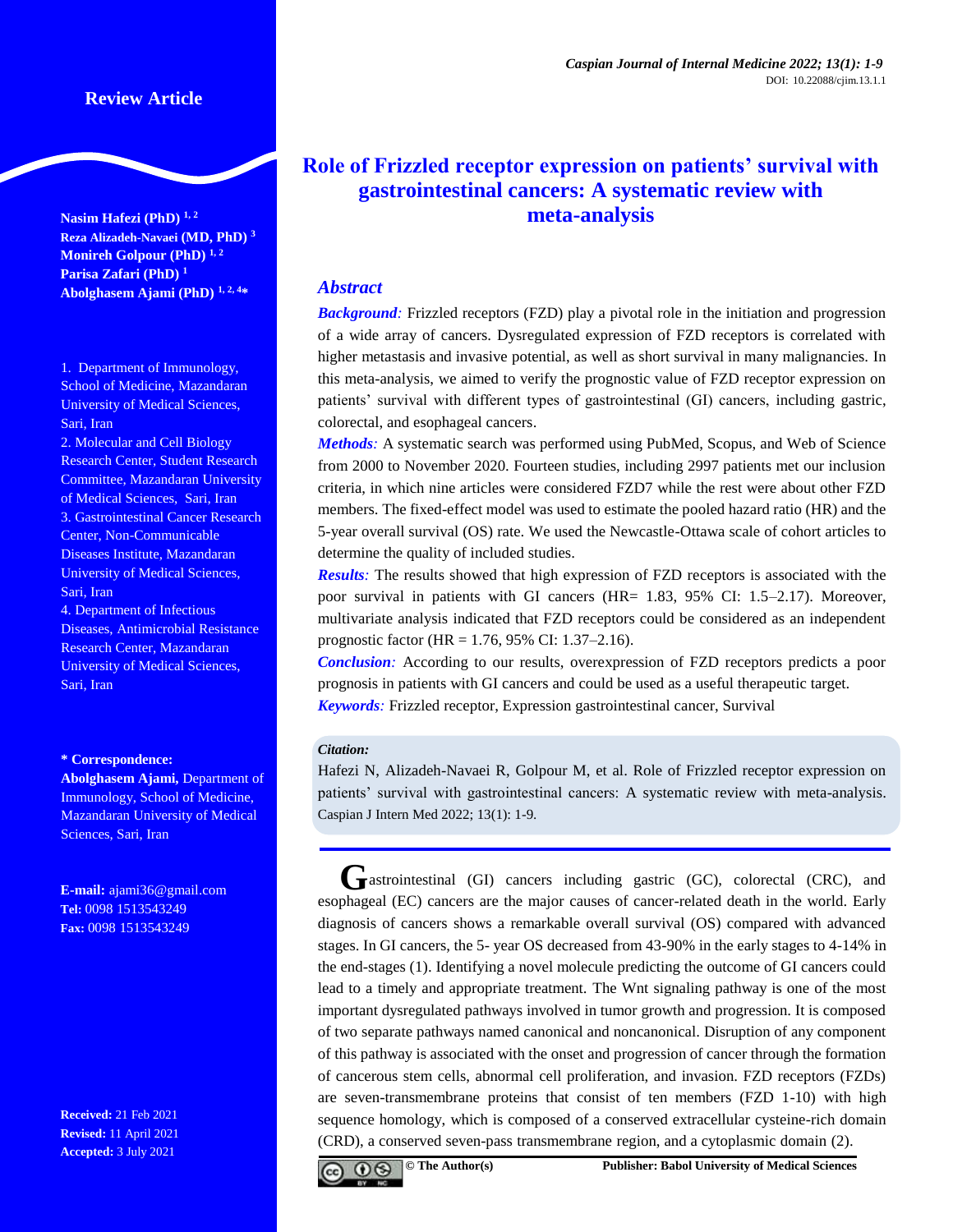Activation of Wnt signaling happens following the interaction between Wnt ligands and CRD domain of FZDs. Consistent with available evidence, the interaction between Wnt and FZDs is irregular, and each of the Wnt family member can bind to more than one FZD receptor [\(2\)](#page-7-1). Overexpression of FZD family members has been reported in several cancers and it is related to invasive and metastasis potential of tumor [\(3\)](#page-7-2).

For example, in GI cancers, the high expression of FZDs has been demonstrated to have major functions during the tumor formation and progression [\(4-6\)](#page-7-3). Accordingly, targeting FZDs with monoclonal antibodies or peptide inhibitors is currently being investigated as a new cancer therapy approach. [\(7-10\)](#page-7-4).

According to the importance of dysregulated FZDs in the development and exacerbation of cancers and also having a potential to a possible therapeutic target, no systematic research assessed the reliability of FZDs as an indicator of prognosis in patients with GI cancer. So, this meta-analysis was conducted to elucidate the association between FZDs expression and the survival of digestive system cancers including GC, CRC, and EC.

### **Methods**

**Search strategy:** This meta-analysis evaluated the association of high and low levels of FZDs expression with the survival of patients with GI cancers. The search was conducted using the database of Scopus, Web of Science, and PubMed from 2000 to November 2020 in the title and abstract by the following keywords:

(FZD1 OR FZD-1 OR "frizzled class receptor 1" OR "frizzled class receptor -1" OR FzE1 OR FzE-1 OR frizzled1 OR frizzled-1 OR fz1 OR fz-1 OR hFz1 OR hFz-1 OR "frizzled family receptor 1" OR "frizzled family receptor-1" OR "Frizzled Homolog 1" OR "Frizzled Homolog-1"…… Frizzled Homolog-10) and (cancer OR neoplasm OR tumor OR malignancy OR carcinoma OR cancers OR neoplasms OR tumors OR malignancies OR carcinomas OR carcinogenesis OR oncogeneses OR tumorigenesis OR tumorigeneses OR oncogenesis OR oncogeneses) and (survival OR "overall survival" OR OS OR "disease specific survival" OR DSS OR "disease free survival" OR DFS OR "survival rate" OR "poor survival" OR "survival analysis" OR " progression free survival" OR " OR PFS OR "Kaplan Meier estimate" OR "cumulative survival" OR "CUM survival" OR "treatment

free survival" OR TFS OR "survival curve" OR "survival curves" OR "Kaplan-Meier curve" OR "Kaplan-Meier curves" OR "event free survival" OR EFS).

Screening of documents was conducted in three steps. First, removing duplicated articles. Second, selecting relevant articles based on title and abstract. Third, reviewing the details of the full text of all selected articles. Finally, the references of all included articles were reviewed to identify further studies.

**Inclusion and exclusion criteria:** Studies with the following inclusion criteria were included: 1) studies in human populations with gastrointestinal cancers including colorectal, gastric, and esophageal cancers 2) studies that have evaluated the survival of patients based on dysregulated FZD receptor expression, 3) studies that have analyzed the Kaplan Meier curve or reported the survival rate or hazard ratio (HR).

The exclusion criteria were: (1) non-original publications including systematic reviews, meta-analyses, reviews, commentaries, conference abstracts, and letters; (2) studies about the other prognosis markers and cancers (3) duplicative publications; (4) non-English-language and (5) animal studies. Two authors independently searched databases, and any discrepancies were resolved by consultation with the supervisor.

**Data extraction and quality assessment:** The following information was collected from each study: first author name, year, country, type of FZD receptor, tumor type, sample size, detection technique, follow-up time, survival rate, and hazard ratio (HR) of low and high FZDs expression for OS with 95% confidence intervals (CI). Evaluation of the quality of all selected studies was measured according to the Newcastle-Ottawa Quality Score (NOS) for cohort studies. Studies were scored based on the three parameters: selection, comparability, and exposure by the star scoring method with a range of lowest quality (0 stars) to the highest quality (13 stars). A score of  $\geq 6$  indicated good quality.

**Statistical analysis:** HR or 5-year OS with 95% CI was used to evaluate the association between the high and low levels of FZD receptors and OS. In articles that did not mention the survival rate, the rate of 5-year OS was manually measured from survival plots. Statistical heterogeneity was examined with  $I^2$  statistics.

With  $I^2 \square$  50%, pooled data were conducted with a fixedeffect model. Publication bias was determined by utilizing Egger's test. Data were analyzed by Stata statistical software Version 11.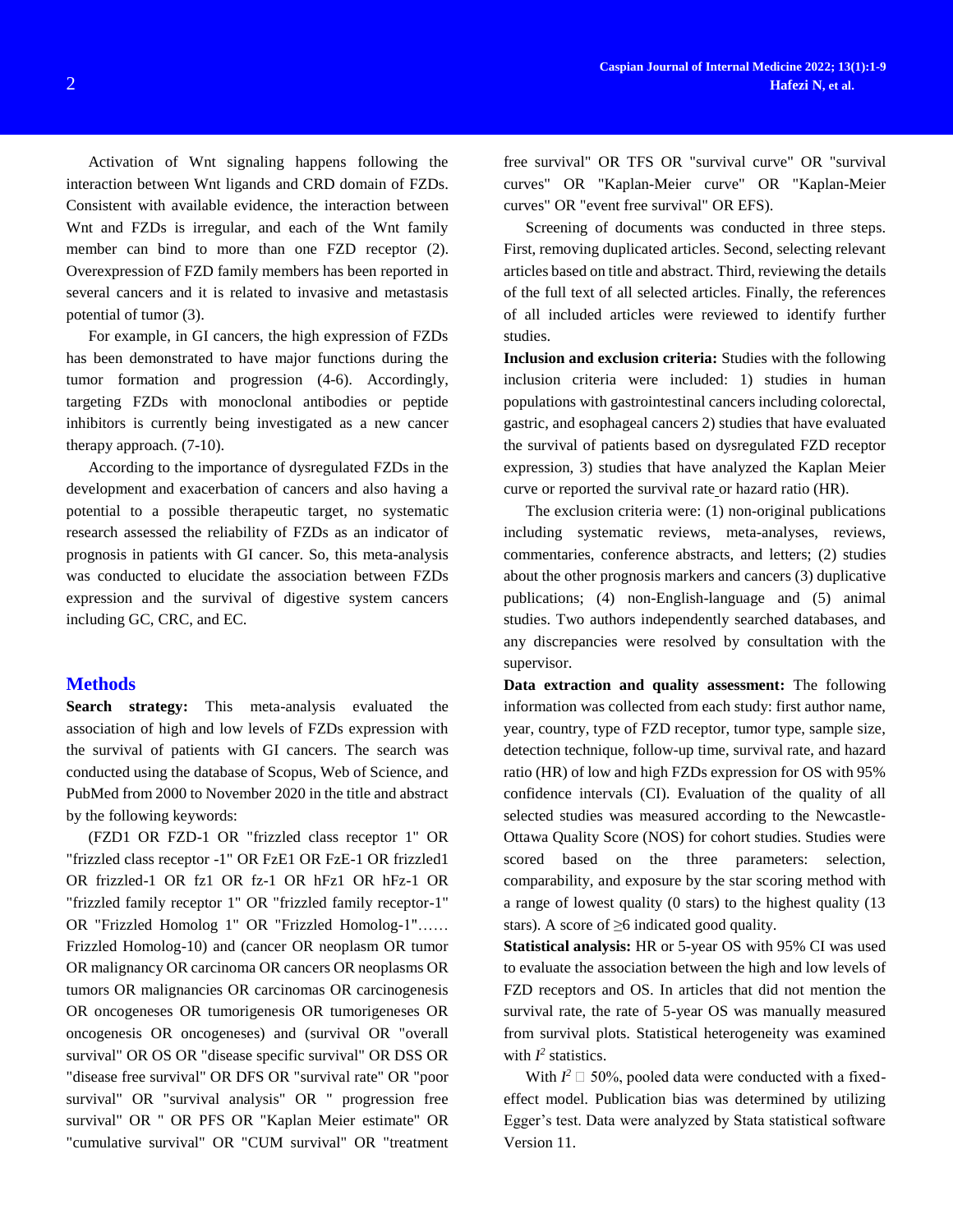

## **Figure 1: Flow chart of the selection process of eligible studies.**

**Abbreviation**: n: number of articles, OS: overall survival, HR: hazard ratio

### **Results**

**Literature research:** A total of 487 studies between 2000- 2020 were identified from the database search. After removing duplicate studies, 255 articles were reviewed for title and abstract screening. Subsequently, 238 articles were excluded in this step as they did not have the eligible inclusion criteria.

Then, 17 potentially relevant papers were selected for fulltext assessment, and three articles were excluded because of the lack of data to estimate the survival rate. Finally, 14 studies were included in this meta‐analysis. The screening process of candidate studies is presented in details in figure 1.

**Patients' characteristics:** In the pooled analysis of 14 studies, a total of 2997 patients, including 1503 patients with high expression of FZD receptors and 1494 patients with low expression of FZD receptors were included in this metaanalysis.

In nine studies, survival was analyzed in relation to FZD7 expression and other studies were about FZD2, FZD3, FZD4, FZD6, and FZD8, one study for each member. All of the samples were tissue biopsies of primary tumors. Among the articles, eleven studies were performed in China, two in Germany, and one in Japan. The main information of the eligible studies was shown in table 1.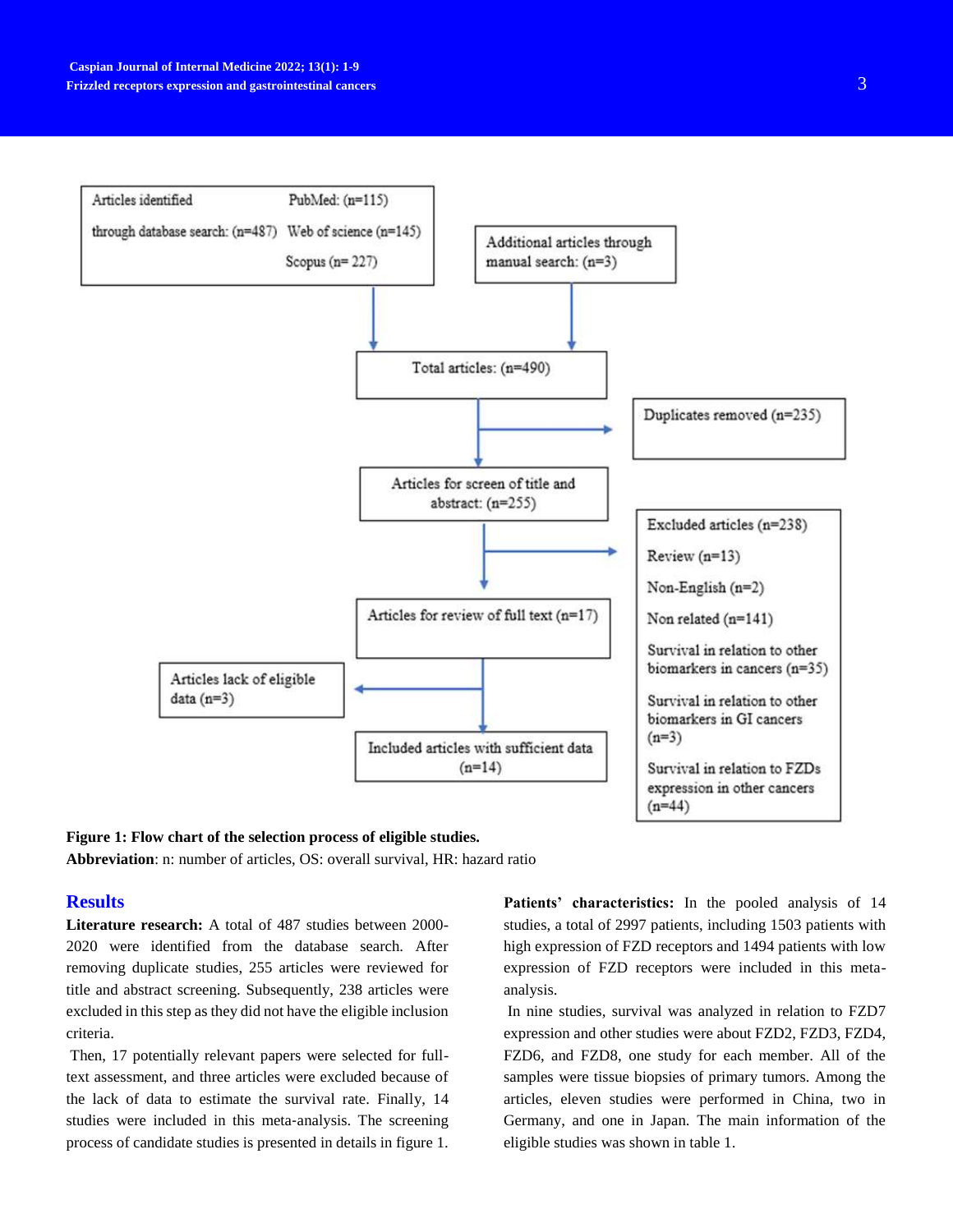| Table 1. Characteristics of the included studies |                                 |                             |                    |                                         |                                                                           |                                                          |                                                         |                               |                               |                                        |                         |
|--------------------------------------------------|---------------------------------|-----------------------------|--------------------|-----------------------------------------|---------------------------------------------------------------------------|----------------------------------------------------------|---------------------------------------------------------|-------------------------------|-------------------------------|----------------------------------------|-------------------------|
| <b>Author/year</b>                               | <b>Type</b><br>of<br><b>FZD</b> | <b>Type</b><br>of<br>cancer | <b>Method</b>      | <b>Cut off</b><br>of high<br><b>FZD</b> | No of<br><b>patients</b><br>with high<br><b>FZS/low</b><br><b>FZD EXP</b> | $5 -$<br>year<br><b>OS</b><br>rate<br>high<br><b>FZD</b> | $5 -$<br>year<br><b>OS</b><br>rate<br>low<br><b>FZD</b> | <b>UHR</b><br>(95%<br>CI      | <b>MHR</b><br>(95%<br>CI      | <b>Follow-</b><br><b>up</b><br>(month) | <b>Quality</b><br>score |
| al.,<br>Cao et<br>2017(11)                       | Fzd7                            | <b>ESCC</b>                 | Microarray-<br>IHC | $>192.5^{\rm a}$                        | 165/87                                                                    | 0.06                                                     | 0.11                                                    | 1.708<br>$(1.234 -$<br>2.363) | 1.709<br>$(1.235 -$<br>2.365) | Max<br>63.33                           | 9                       |
| al.<br>Li<br>et<br>2018(12)                      | Fzd7                            | GC                          | <b>IHC</b>         | IRS > 4                                 | 100/151                                                                   | 0.30                                                     | 0.65                                                    | 2.489<br>$(1.767 -$<br>3.507) | 1.681<br>$(1.153 -$<br>2.45)  | Max 150<br>Mean<br>57.1                | 9                       |
| Schmuck<br>et<br>al., 2011(13)                   | Fzd7                            | GC                          | Microarray-<br>IHC | $IRS \geq 1$                            | 131/229                                                                   | $0.03*$                                                  | $0.1*$                                                  | NA                            | NA                            | Max<br>127.2<br>MED 19                 | $\tau$                  |
| Freiin Grote et<br>al., 2019(14)                 | Fzd7                            | GC                          | <b>IHC</b>         | $IRS \geq 4$                            | 44/52                                                                     | $0.31*$                                                  | $0.28*$                                                 | NA                            | NA                            | Max 120                                | $\overline{7}$          |
| Luo et al.,<br>2019(15)                          | Fzd7                            | GC                          | RNA-seq            | <b>NA</b>                               | 204/204                                                                   | $0.21*$                                                  | $0.45*$                                                 | 1.56<br>$(1.1 -$<br>2.22)     | $\rm NA$                      | Max 125                                | 6                       |
| Cheng et al.,<br>2019(16)                        | Fzd7                            | GC                          | RNA-<br>microarray | <b>NA</b>                               | 301/330                                                                   | $0.4*$                                                   | $0.52*$                                                 | $\rm NA$                      | NA                            | Max<br>152.4                           | 6                       |
| Pi<br>et<br>al., 2020(17)                        | Fzd7                            | GC                          | IHC                | <b>NA</b>                               | 40/39                                                                     | $0.25*$                                                  | $0.4*$                                                  | $\rm NA$                      | $\rm NA$                      | Max<br>110.8                           | $\tau$                  |
| al.,<br>Ye<br>et<br>2019(18)                     | Fzd7                            | <b>CRC</b>                  | $\rm IHC$          | NA                                      | 68/46                                                                     | $0.25*$                                                  | $0.82*$                                                 | 2.459<br>$(1.177 -$<br>5.263) | 1.606<br>$(0.73 -$<br>3.532)  | Max 106                                | 9                       |
| Ueno et al.,<br>2009(19)                         | Fzd7                            | <b>CRC</b>                  | Real-time<br>PCR   | $\mathbf c$                             | 12/109                                                                    | $0.62*$                                                  | $0.86*$                                                 | $\rm NA$                      | $\rm NA$                      | Max 105                                | $\tau$                  |
| ${\it et}$<br>al.,<br>Fu<br>2020(20)             | Fzd2                            | EAC                         | $\rm IHC$          | $IRS \geq 2$                            | 69/31                                                                     | $0.14*$                                                  | $0.31*$                                                 | NA                            | NA                            | <b>Max 98</b>                          | $\boldsymbol{7}$        |
| Li<br>${\it et}$<br>al.,<br>2019(21)             | Fzd4                            | GC                          | $\rm NA$           | $\rm NA$                                | 292/100                                                                   | $0.25*$                                                  | $0.41*$                                                 | NA                            | $\rm NA$                      | Max 125                                | 7                       |
| Zhang et al.,<br>2020(22)                        | Fzd6                            | <b>ESCC</b>                 | <b>IHC</b>         | ${\bf d}$                               | 15/80                                                                     | 0.14                                                     | 0.37                                                    | 2.053<br>$(1.221 -$<br>3.45)  | 2.541<br>$(1.482 -$<br>4.356) | $\rm MED$ 30<br>Max 93.5               | $\,8\,$                 |
| al.,<br>Xu<br>et<br>2016(23)                     | Fzd8                            | ${\rm CRC}$                 | $\rm IHC$          | $IRS \geq 4$                            | 35/28                                                                     | $0.54*$                                                  | $0.85*$                                                 | 4.46<br>$(1.51 -$<br>13.19)   | 3.55<br>$(1.17 -$<br>10.79)   | <b>Max 92</b>                          | 8                       |
| Wong et al.,<br>2013(24)                         | Fzd3                            | CRC                         | ICC                | $>327$ b                                | 27/8                                                                      | $0.34*$                                                  | $0.78*$                                                 | $\rm NA$                      | $\rm NA$                      | Max 42                                 | 6                       |

**Abbreviations**: CRC: colorectal cancer, ESCC: *esophageal* squamous cell *carcinoma*, GC: gastric cancer, HR: hazard ratio, IHC: Immunohistochemistry, ICC: Immunocytochemistry, M: multivariate, Max:

maximum, MED: median, NA: not available, OS: overall survival, U: univariate, a: IHC score, b: ICC score, c: >mean of all case, d: score of 2 + and 3 +, \* estimate manually from Kaplan Meier curve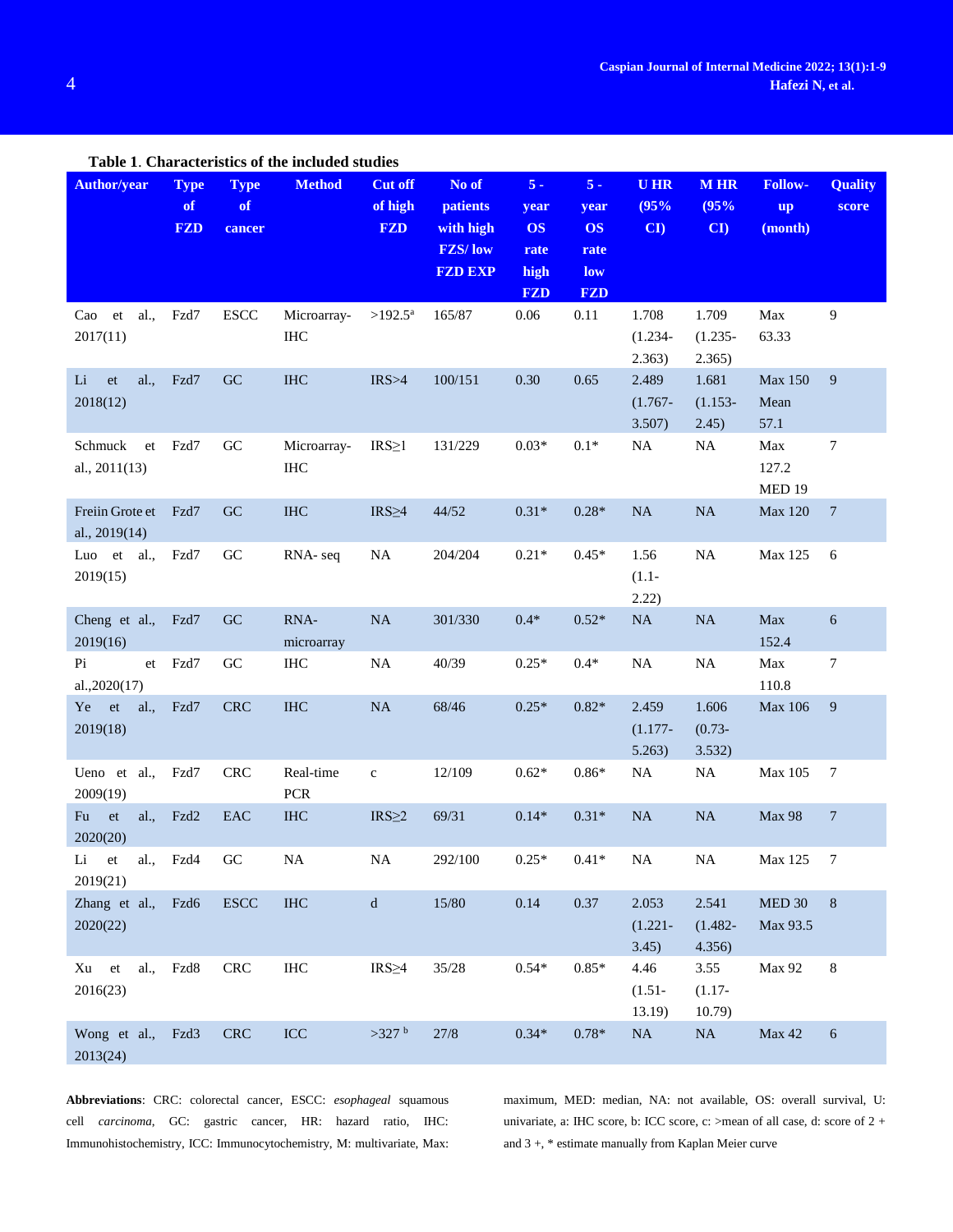**Impact of FZD receptors expression on OS in all GI patients:** The rate of survival has been shown as HR in 6 out 14 included articles. But the 5-year OS rate was available in all studies. No heterogeneity was observed among studies, and the data was analyzed using the fixed-effect model. From the combined survival data of patients, the following results were obtained. Analysis of the pooled HR showed a positive correlation between high FZDs expression and poor OS (HR= 1.83, 95% CI: 1.5–2.17, Fig. 2A). Egger's test indicated no publication bias (P=0.197). Other interfering factors including sex, age, tumor differentiation, lymph node metastasis, and stage were reported in 5 studies. The multivariate analysis indicated that high expression of FZDs is an independent prognostic factor for cancer survival (HR = 1.76, 95% CI: 1.37–2.16, fig. 2B). In addition, there was no publication bias based on Egger's test  $(P=0.241)$ . Five-year survival rate comparison between the two groups of patients with high and low level of FZDs showed that overexpression of FZDs in patients with GI cancer was associated with worse OS compared with those of low expression (0.32, CI 95%: 0.2- 0.44 versus 0.46, CI 95%: 0.33- 0.58, fig. 2C, D). Also, there was no

publication bias for data of high expression FZD group based on Egger's test ( $P=0.759$ ) and low expression one ( $P=0.962$ ). **Sensitivity analysis:** Sensitivity analysis showed that the 5 year OS rate in GI patients with a high level of FZD7 expression was associated with poor survival than those with the low level of FZD7 expression (0.34, 95% CI: 0.19-0.49 versus 0.46, 95% CI: 0.33-0.6, fig. 3A, B)

**Subgroup analysis:** Subgroup analysis was performed based on cancer type to examine the possible association between FZDs expression and OS in EC, GC, and CRC patients. The pooled analysis of three studies on EC showed that the 5-year OS rate was related to poor survival in patients with high level of FZDs expression than those with low level (0.1, 95%CI: - 0.34-0.55 versus 0.23, 95%CI: -0.11-0.56, fig. 4A, B). The pooled analysis of seven studies on GC showed that patients with a high level of FZDs have lower 5-year OS than those with low levels (0.3, 95% CI: 0.16-0.44 versus 0.46. 95% CI: 0.33-0.6, fig. 4A, B). The pooled analysis of four studies on CRC showed the 5-year OS was lower in patients with a high level of FZDs expression than those with a low level (0.56, 95% CI: 0.22-0.9 versus 0.83, 95% CI: 0.36-1.3, fig. 4A, B).



**Fig 2: Forest plot of OS in all GI cancer patients is associated with: A. univariate HR for OS, B. multivariate HR for OS, C. high FZD expression, D. low FZD expression Abbreviations: FZD, Frizzled; GI, gastrointestinal**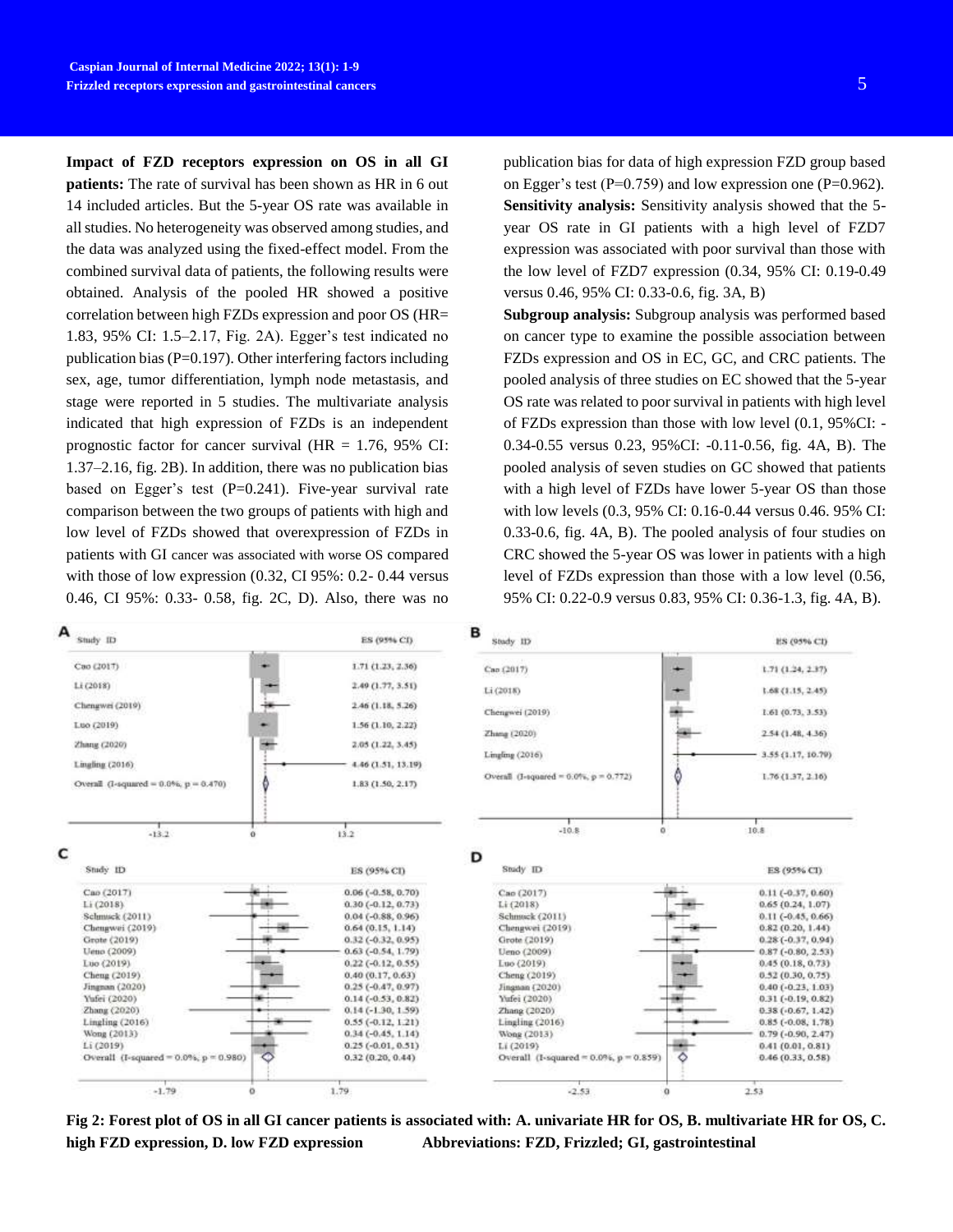

**Fig 3: Forest plot of OS in all GI cancer patients is associated with: A. high FZD7 expression, B. low FZD7 expression**



**Fig 4: Forest plot of OS in EC, GC, and CRC patients is associated with: A. high FZD expression, B. low FZD expression Abbreviations: EC, esophageal cancer; GC, gastric cancer; CRC, colorectal cancer**

### **Discussion**

This study meta-analyzed the survival of patients with GI cancers based on the high and low level of FZDs expression. We first analyzed the overall impact of FZDs expression on survival in all GI cancers. According to the pooled HR analysis which indicates the relative risk of death in patients with high level of FZDs than those with low level, FZDs overexpression leads to a 1.83-fold increase in the risk of death. Similarly, a comparison of a 5-year OS between patients with high and low of FZDs expression showed a lower survival rate in patients with high FZD expression.

Moreover, the results of subgroup analysis based on GI cancer types revealed that the higher level of FZDs expression is associated with lower survival. Therefore, the high level of FZDs may be a predictive value for prognosis of GI cancers. According to included studies, FZD7 is the most frequently studied member with prognostic importance among the 10 FZD family members. Also, the survival rate in patients with a high level of FZD7 was correlated with an increase in the odds of death than those with a low level. In recent years, FZDs have been identified as tumor-associated antigens. The protein level of FZDs is elevated in a wide range of cancers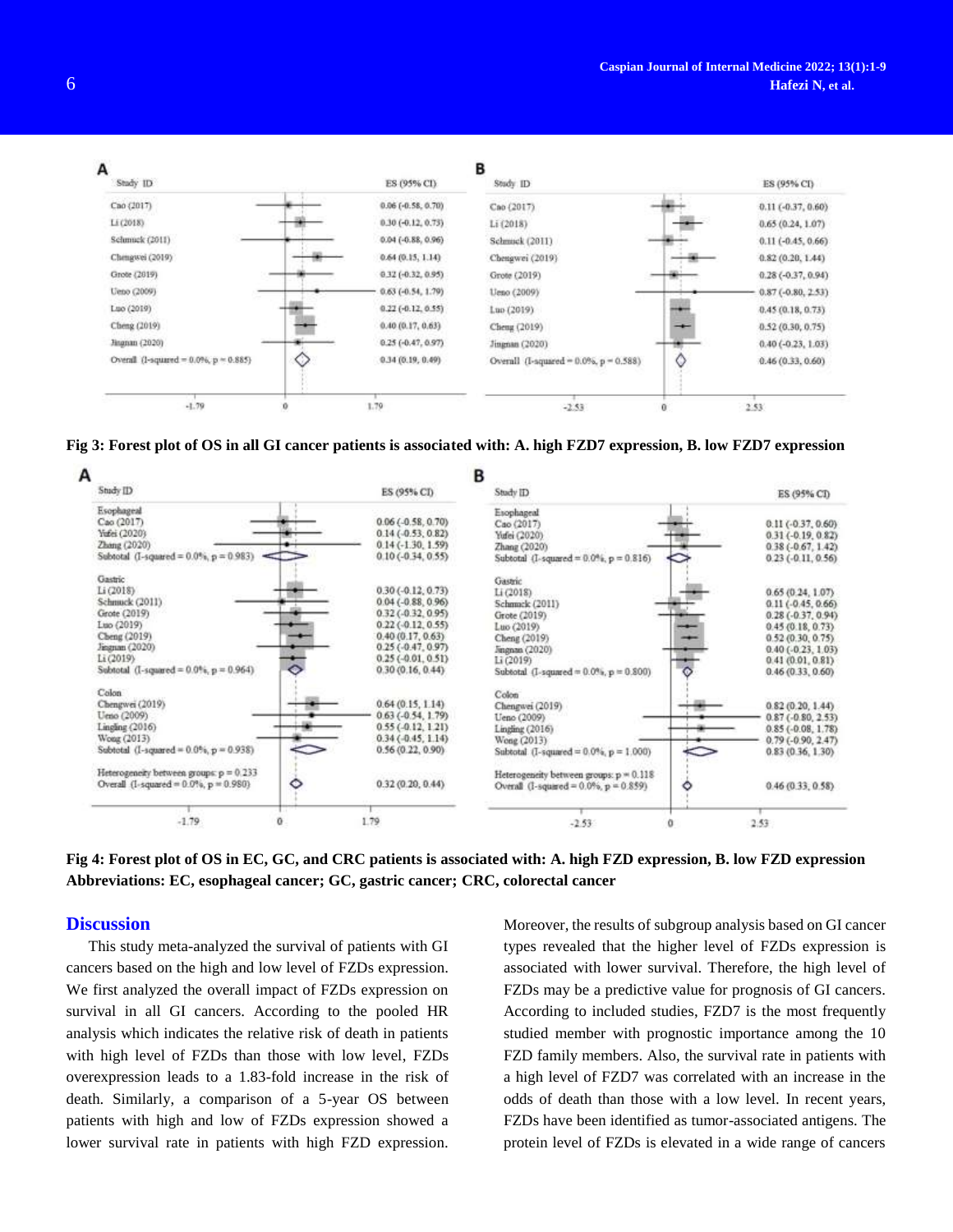including both solid tumors and hematologic malignancies [\(25\)](#page-8-9). Up-regulation of the FZDs contributes to tumorigenesis by affecting different cellular processes, including proliferation, invasion, metastasis, angiogenesis, stemness, drug resistance, and survival [\(26-29\)](#page-8-10). Following the present finding, a meta-analysis from the Oncomine database revealed a negative correlation between the FZD7 expression with the event and relapse-free survival in CRC patients [\(18\)](#page-8-2). On the contrary, FZDs overexpression may refer to a favorable prognosis. Yan et al. observed an elevated level of FZD6 which is associated with decreased GC cell proliferation and migration by activation of the noncanonical Wnt pathway. [\(30\)](#page-8-11). In our included studies, Antonia Freiin Grote et al. observed that GC patients with high FZD7 expression have a higher survival rate than those with low FZD7 expression, but it was not statistically significant [\(14\)](#page-7-8). A positive correlation between the expression of FZDs and cancer survival has also been reported in other types of cancer. For example, in patients with lung cancer, higher FZD2 expression was associated with improved survival; also, in patients with high-

grade serous carcinoma after chemotherapy, the high level of FZD1 was associated with longer OS [\(31,](#page-8-12) [32\)](#page-8-13). Prognostic consequences of FZDs overexpression arises from distinct downstream pathways. Most of the FZDs are involved in both canonical and noncanonical Wnt signaling pathways. There is a consensus on the canonical Wnt pathway in driving cancers with aggressive features and poor outcomes. In the canonical pathway, the FZDs-Wnt interaction leads to the stimulation of a complex downstream molecules which are required for activation of β-catenin transcription factor and its translocation to the nucleus. This interaction activates target genes like c-myc, cyclin d1, matrix metalloproteinase and vascular endothelial growth factor (VEGF) that are involved in various processes of tumorigenesis, including tumor initiation, tumor growth, cell senescence, cell death, differentiation and metastasis. On the other hand, the noncanonical Wnt pathways (including the wnt/Ca2+, wnt/planar cell polarity) are activated independent of βcatenin and have been implicated in both oncogenic or tumor suppressor functions [\(33\)](#page-8-14) (Fig. 5A ,B).



**Fig 5: A. In canonical pathway, binding of a Wnt ligand to a frizzled receptor triggers a signaling cascade contributes to betacatenin translocation to the nucleus. Beta-catenin binds to the T-cell factor/lymphoid enhancer factors (TCF/LEFs) transcription factors mediating the upregulation of Wnt target genes. In the absence of Wnt ligands, cytoplasmic beta-catenin molecules bind to a destruction complex which phosphorylates and targets β-catenin for proteasomal degradation. B. In noncanonical Wnt/planar cell polarity (PCP) pathway, the binding of Wnt ligands to frizzled receptors activates Rho and Rac small GTPases leading to the cytoskeletal changes and gene transcription. In Wnt/Ca2+ pathway, PLC (phospholipase C) activation leading to the release of intracellular Ca++, then activates Ca++ dependent signaling pathways like CaN (calcineurin) /NFAT (nuclear factor of activated T cells) (Figure was constructed using Biorender (https://biorender.com)).**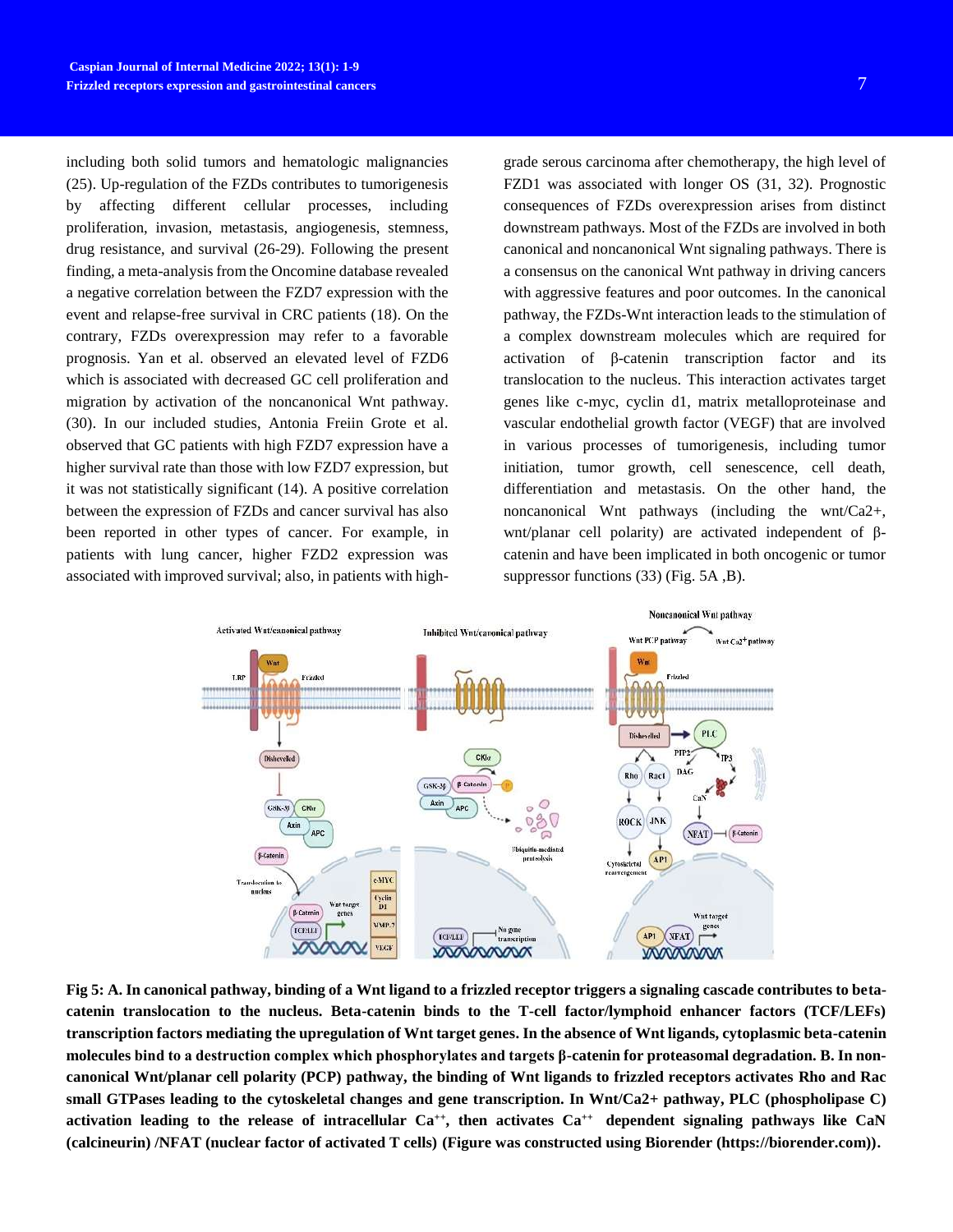According to the various types of ligands and receptors in this pathway, it seems that the type of ligand and receptor combination as well as the type of tumor affect the noncanonical pathway outcome result in the activation of oncogenic or tumor-suppressive genes.

In our meta-analysis, the following limitations should be considered. The number of studies was limited. Studied patients in included papers were both new-case and undertreatment. A standardized cut-off point was not available for the measurement of the high and low levels of FZDs as well as the lack of more accurate techniques such as flow cytometry than IHC and molecular methods. In most studies, the HR rate has not been reported and we did not analyze HR in other ways. Except of the three studies, the 5-year survival was estimated manually from the Kaplan–Meier curves. In conclusion, our study confirmed that FZDs overexpression is associated with shorter survival and could be considered as a candidate molecule for prognostic assessment and therapeutic targets in human GI cancers. However, due to the above limitations, additional studies are warranted to confirm these results.

In conclusion, we identified that FZDs expression could be considered as an important regulator in GI cancers. Accordingly, targeting FZDs might be an attractive therapeutic strategy for GI patients.

### **Acknowledgments**

We would like to thank the authors of all included studies.

**Conflict Of Interest:** The authors report no conflicts of interest.

**Prospero Registration:** CRD42020222259

### **References**

- <span id="page-7-0"></span>1. Florea A, Sangaré L, Lowe K. A Multinational assessment of gastric, esophageal, and colorectal cancer burden: a report of disease incidence, prevalence, and fatality. J Gastrointest Cancer 2020; 51: 965-71.
- <span id="page-7-1"></span>2. Kikuchi A, Yamamoto H, Kishida S. Multiplicity of the interactions of Wnt proteins and their receptors. Cell Signal 2007; 19: 659-71.
- <span id="page-7-2"></span>3. Zeng CM, Chen Z, Fu L. Frizzled receptors as potential therapeutic targets in human cancers. Int J Molec Sci 2018; 19: 1543.
- <span id="page-7-3"></span>4. Nishioka M, Ueno K, Hazama S, et al. Possible involvement of Wnt11 in colorectal cancer progression. Molr Carcinog 2013; 52: 207-17.
- 5. Xun J, Wang C, Yao J, Gao B, Zhang L. CircBANP acts as a sponge of let-7a to promote gastric cancer progression via the FZD5/Wnt/β-catenin pathway. RSC Adv 2020; 10: 7221-31.
- 6. Kim BK, Yoo HI, Kim I, et al. FZD6 expression is negatively regulated by miR-199a-5p in human colorectal cancer. BMB Rep 2015; 48: 360-6.
- <span id="page-7-4"></span>7. Diamond JR, Becerra C, Richards D, et al. Phase Ib clinical trial of the anti-frizzled antibody vantictumab (OMP-18R5) plus paclitaxel in patients with locally advanced or metastatic HER2-negative breast cancer. Breast Cancer Res Treat 2020; 184: 53-62.
- 8. Blankesteijn WM, Laeremans H, Hackeng TM. Antagonistic peptides for frizzled-1 and frizzled-2. Google Patents 2013. Available at: https://patents.google.com/patent/US8598122B2/en
- 9. Gujral TS, MacBeath G. Frizzled 2 as a target for therapeutic antibodies in the treatment of cancer. Google Patents 2016. Available at: https://patents.google.com/patent/EP2720721A1
- 10. Gurney AL, Sato AK, Axelrod FT, et al. Antibodies against human FZD5 and FZD8. Google Patents 2017. Available at: https://patents.google.com/patent/US9573998B2/en
- <span id="page-7-5"></span>11. Cao TT, Di Xiang BLL, Huang TX, et al. FZD7 is a novel prognostic marker and promotes tumor metastasis via WNT and EMT signaling pathways in esophageal squamous cell carcinoma. Oncotarget 2017; 8: 65957-68.
- <span id="page-7-6"></span>12. Li G, Su Q, Liu H, et al. Frizzled7 promotes epithelial-tomesenchymal transition and stemness via activating canonical Wnt/β-catenin pathway in gastric cancer. Int J Biol Sci 2018; 14: 280-93.
- <span id="page-7-7"></span>13. Schmuck R, Warneke V, Behrens HM, et al. Genotypic and phenotypic characterization of side population of gastric cancer cell lines. Am J Pathol 2011; 178: 1792-804.
- <span id="page-7-8"></span>14. Freiin Grote A, Halske C, Behrens HM, et al. Expression of LGR5, FZD7, TROY, and MIST1 in perioperatively treated gastric carcinomas and correlation with therapy response. Dis Markers 2019; 2019: 8154926 .
- <span id="page-7-9"></span>15. Luo SS, Liao XW, Zhu XD. Genome-wide analysis to identify a novel microRNA signature that predicts survival in patients with stomach adenocarcinoma. J Cancer 2019; 10: 6298-6313.